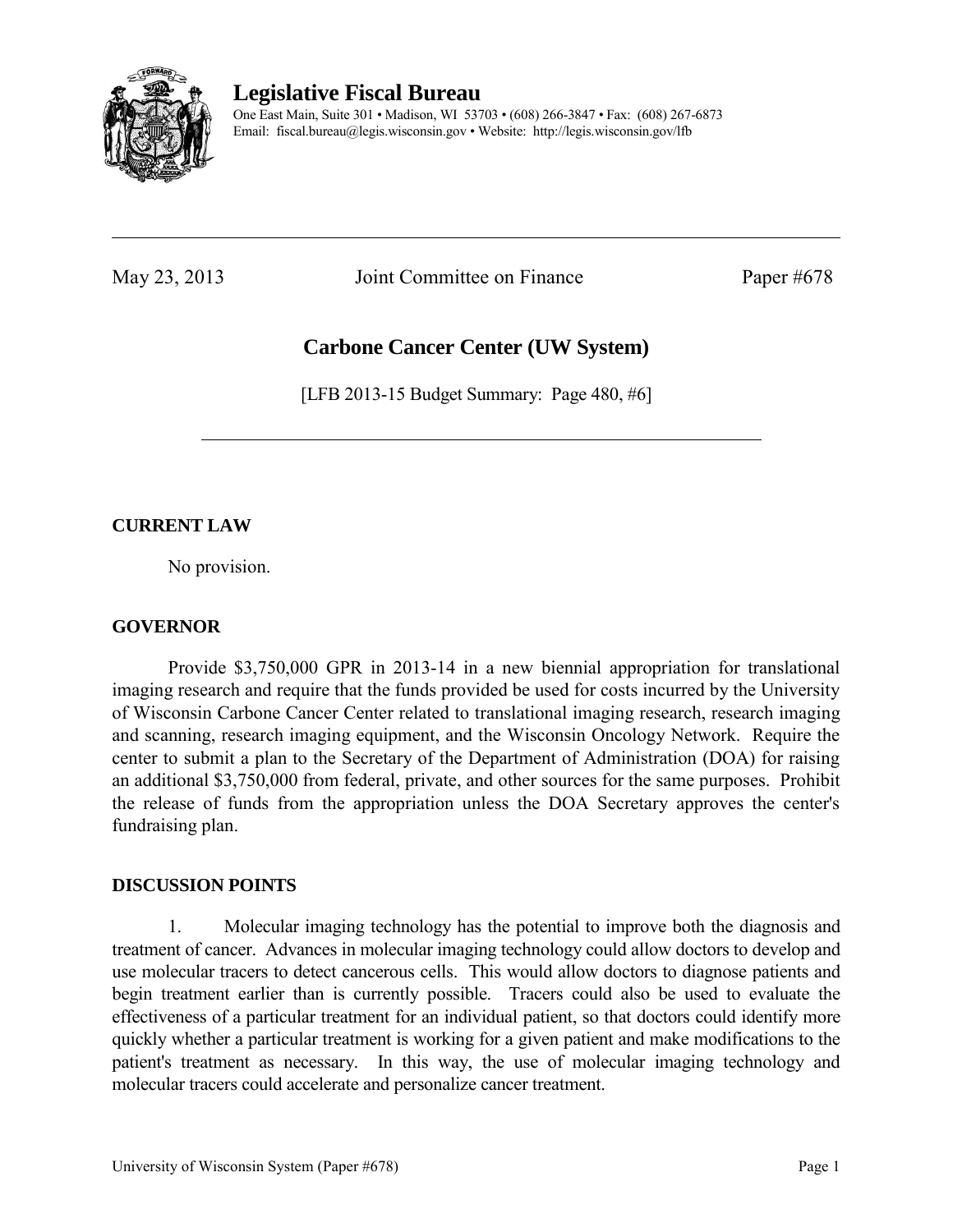2. With these funds, the Carbone Cancer Center would build on the existing Wisconsin Oncology Network (WON) to create the Wisconsin Oncology Network of Imaging Excellence (WONIX). WON is a network of 17 oncology care institutions with sites throughout the state including in Antigo, Appleton, Beloit, Green Bay, Janesville, Johnson Creek, La Crosse, Manitowoc, Waukesha, Wausau, and Wisconsin Rapids. The WON network was created to allow researchers at the Cancer Center to conduct clinical trials throughout the state benefiting both the researchers, who have a larger pool of potential study participants, and the patients, who have access to experimental treatments that may otherwise be available only in Madison.

3. The development of WONIX would similarly allow researchers at the Cancer Center to conduct clinical trials using molecular imaging technology throughout the state, giving patients access to experimental treatments that are currently only available in Madison. The creation of WONIX could also make the Cancer Center more competitive for federal and private research grants and increase the amount of those funds the Cancer Center is able to attract. To develop WONIX, researchers at the Cancer Center would work with radiologists and medical physicists at each of the sites to ensure quality and consistency in imaging procedures.

4. The UW School of Medicine and Public Health (UWSMPH) announced in September, 2012, that it had entered into a 10-year research agreement with GE Healthcare through which the company would provide up to \$32.9 million in research support to the Departments of Radiology and Medical Physics. This support would include diagnostic imaging equipment and research staff as well as cash funding. According to Cancer Center staff, UW researchers would use the support provided by GE Healthcare and other sources to develop new molecular tracers, improve existing imaging hardware, and develop new software that could be used to analyze scans. Once developed, the tracers, hardware, and software could be commercialized, possibly leading to the creation of additional jobs in the region and generating additional funding for the cancer center.

5. Recent biennial budgets have similarly provided GPR funding for specific research projects. For example, the 2005-07 budget provided \$1,000,000 annually for Alzheimer's disease research. The 2007-09 budget provided \$2,500,000 in 2008-09 to the UWSMPH for lung cancer research. Under that provision, UWSMPH could not expend the GPR funding provided until it had received \$2,500,000 in gifts and grants for the same purpose. The 2007-09 budget also provided \$200,000 annually for the islet transplantation program at UWSMPH. The 2009-11 budget provided \$2,000,000 for the Wisconsin Genomics Initiative in 2009-10.

6. This proposal is most similar to the funding that was provided for lung cancer under the 2007-09 biennial budget (2007 Act 20) in that it would be provided on a one-time basis and would require an equal amount of non-state matching funds. Under the Governor's budget recommendations, no funding could be released for this purpose until the cancer center has submitted a fundraising plan to the DOA Secretary and DOA Secretary has approved that plan. Under the 2007 Act 20 provision, the Board of Regents could only spend the \$2,500,000 GPR provided for lung cancer research if it had received \$2,500,000 in gifts and grants from private sources to support such research. To be consistent with past practice and to ensure that the Cancer Center actually receives an equal amount of non-state gifts and grants, as opposed to merely developing a fundraising plan, the Committee could delete the language requiring the Cancer Center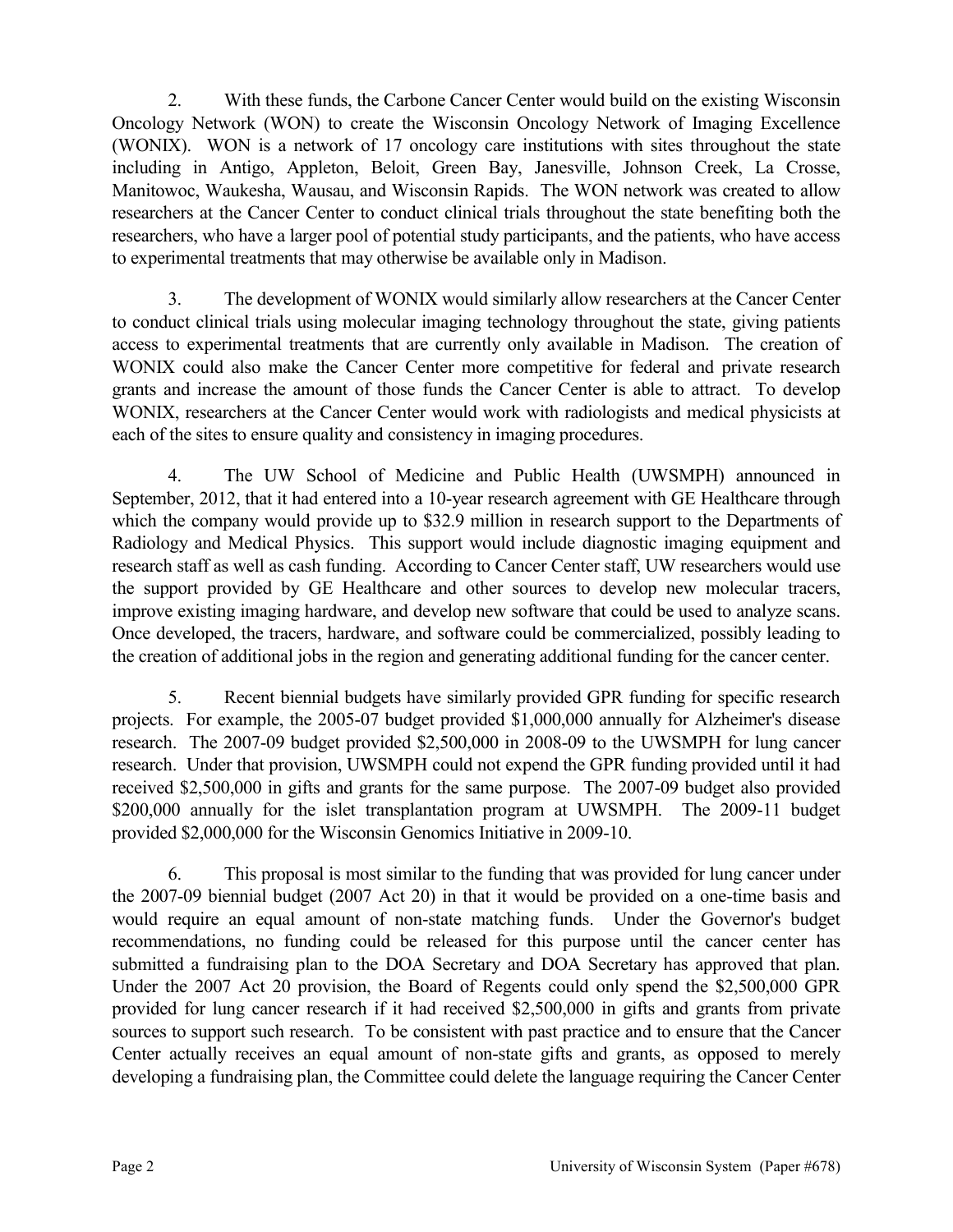to submit a fundraising plan and, instead, specify that the Board of Regents could only spend the funding provided if it had received \$3,750,000 in gifts and grants from non-state sources to support such research.

7. The Friends of Carbone Cancer Center initially requested \$3.75 million in each year of the biennium for molecular imaging research for a total of \$7.5 million over the biennium. The proposed annual budget included \$1,525,500 for salaries and fringe benefits, \$1,320,000 for scanning costs, and \$904,500 for other non-staff costs. (Although the proposed budget includes salary and fringe benefit costs, the Governor's budget would not provide any positions related to this provision.) Given that the Governor's budget provides a lesser amount of funding (\$3.75 million over the biennium) and the Friends group has not provided a revised budget, it is unclear how the funds would be spent if provided. As an alternative, the Committee may wish to require the Cancer Center to submit an expenditure plan to the Joint Committee on Finance for approval through a 14 day passive review process and specify that none of the funds provided may be expended until that plan has been approved.

8. In general, GPR funding for research and for specific research projects has been provided in the UW System's general program operations appropriation. The UW System's 2012 research report shows that the Board of Regents allocated \$96,875,400 from its GPR appropriation for general program operations to research activities in 2011-12. This figure includes \$14,075,490 that was provided for research projects mandated by the Legislature in previous state budgets. As an alternative to AB 40, the proposed funding could be provided in the UW System's GPR general program operations appropriation. This would be consistent with past practice as well as the "block grant" funding approach the Legislature adopted for the UW System under 2011 Act 32. One drawback to this approach is that the UW System's GPR general program operations appropriation is an annual appropriation, meaning that the funding could only be spent in the year in which it is provided as opposed to either year of the biennium as currently proposed. If the funding is provided in the UW System's GPR "block grant" appropriation, it could be provided as one-time funding in the second year of the biennium, which would give the cancer center additional time to secure matching funds and to develop an expenditure plan.

9. Another provision of the Governor's budget would provide \$10 million annually to create a new incentive grant program. Under that provision, the Board of Regents would award grants to UW institutions to fund certain activities, including those that would "increase or enhance research development." As the Carbone Cancer Center could be eligible for a grant under the proposed incentive grant program, the Committee may wish to instead provide the funding in the new incentive grants appropriation. Under this alternative, the Cancer Center would be required to submit an application to the Board of Regents and compete with other UW institutions in order to receive funding.

10. In a letter to the Committee dated May 15, 2013, the DOA Secretary recommended that funding for translational imaging research be provided through the UW System's program revenue block grant instead of through the new GPR appropriation that would be created for this purpose under the bill. As an alternative, the Committee could require the Board of Regents to allocate \$3.75 million over the biennium from its program revenue appropriation for general